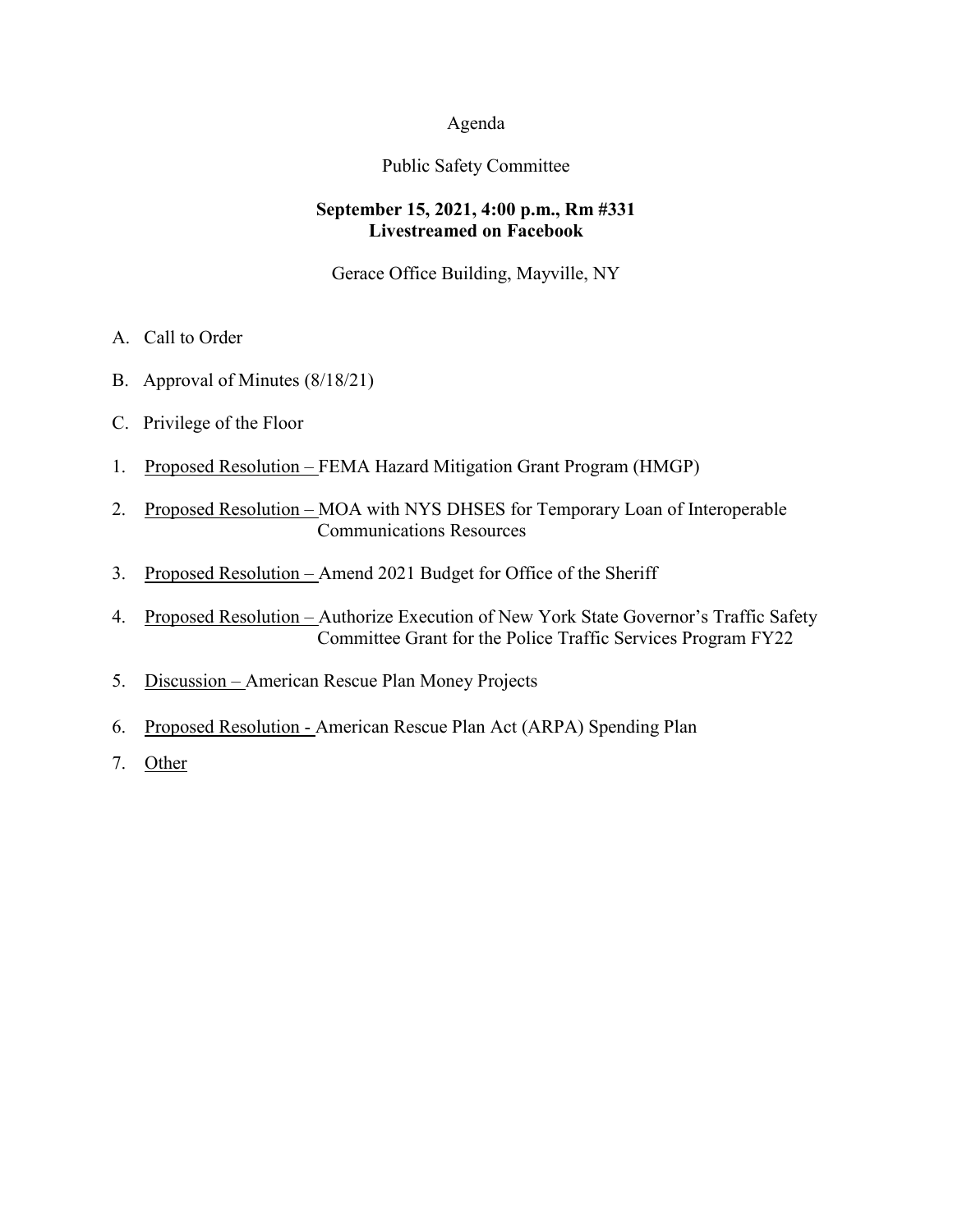## **CHAUTAUQUA COUNTY RESOLUTION NO.\_\_\_\_\_\_\_\_\_\_\_\_\_**

**TITLE:** FEMA Hazard Mitigation Grant Program (HMGP)

**BY:** Public Safety and Audit & Control Committees:

**AT THE REQUEST OF:** County Executive Paul M. Wendel, Jr.:

WHEREAS, the Office of Emergency Services was awarded funds from the New York State Division of Homeland Security and Emergency Services in the total amount of \$85,333.00 with a twenty-five percent (25%) in kind match from the County in the amount of \$21,333.00; and

WHEREAS, the grant is to update the Chautauqua County Multi-Jurisdictional Hazard Mitigation Plan (HMP), last revised in 2016; and

WHEREAS, the grant period runs from July 28, 2021 through June 17, 2024, or as may be amended; and

WHEREAS, the expenses and revenues for the grant agreement are within the financial parameters of the proposed 2022 County Budget; now therefore be it

RESOLVED, That the County Executive is hereby authorized to sign and execute all necessary agreements to accept the award and subsequent changes to work plans.

**\_\_\_\_\_\_\_\_\_\_\_\_\_APPROVED \_\_\_\_\_\_\_\_\_\_\_\_\_VETOES (VETO MESSAGE ATTACHED)**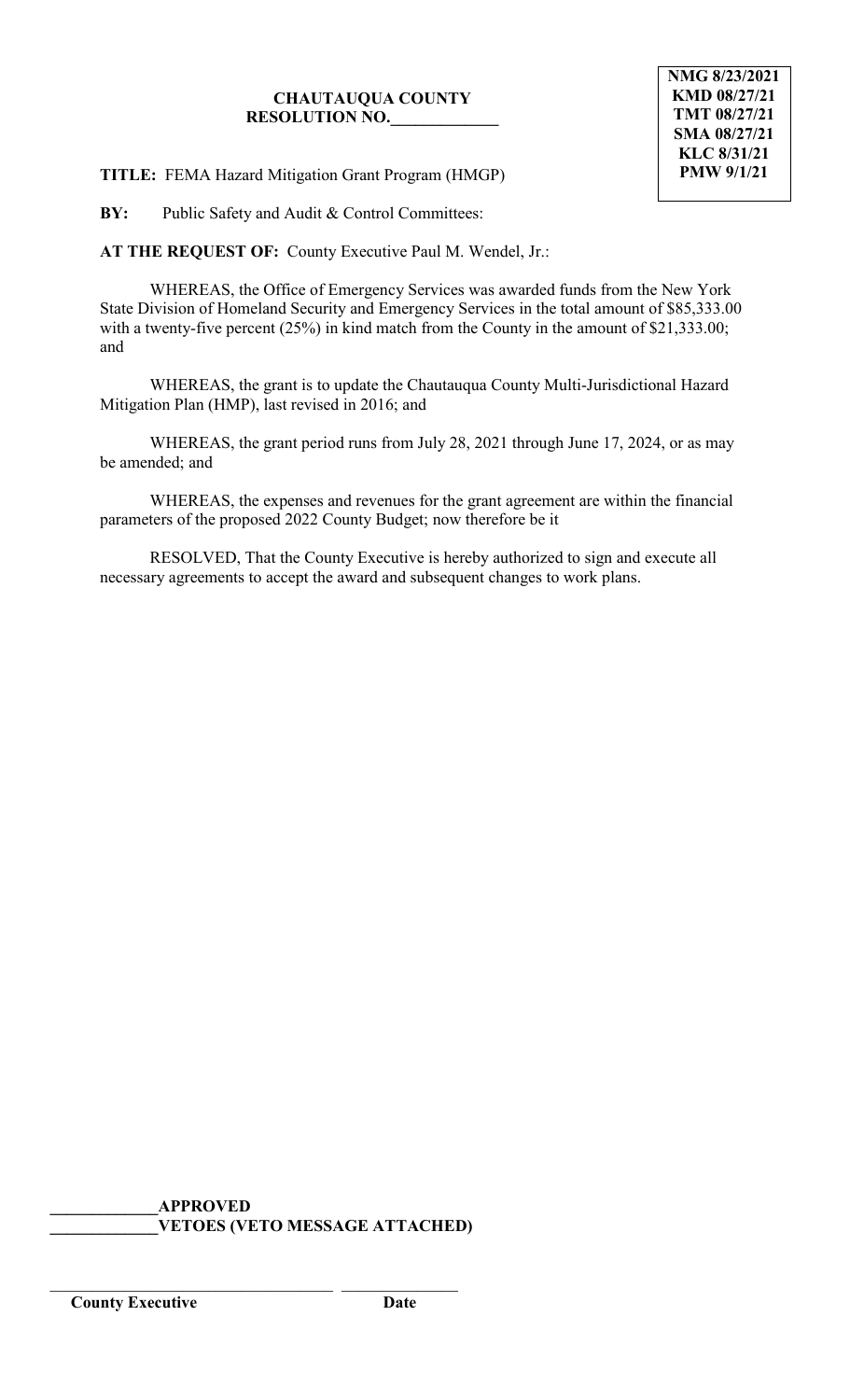# **CHAUTAUQUA COUNTY RESOLUTION NO.\_\_\_\_\_\_\_\_\_\_\_\_\_**

**TITLE:** MOA with NYS DHSES for Temporary Loan of Interoperable Communications Resources

**BY:** Public Safety and Audit & Control Committees:

**AT THE REQUEST OF:** County Executive Paul M. Wendel, Jr.:

WHEREAS, New York State Department of Homeland Security and Emergency Services (NYS DHSES) has acquired the hardware, software and user Mutualink Edge Subscription Services for Mutualink Interoperability platforms and wishes to temporarily loan or continue to loan such equipment at no cost to New York State counties for communications purposes; and

WHEREAS, the State and County have tentatively negotiated a Memorandum of Agreement (MOA) which establishes the responsibilities, rules, and procedures for the deployment and use of the equipment, software, and user subscriptions provided to the County by NYS DHSES; and

WHEREAS, the term of this Agreement shall commence on the first Monday immediately following approval by the Office of the State Comptroller and shall terminate March 31, 2024; and

WHEREAS, the County acknowledges receipt of said equipment; and

WHEREAS, this agreement is at no cost to the County so no budget amendment is needed at this time; now therefore be it

RESOLVED, That the County Executive is authorized to execute an agreement with the NYS DHSES as set forth above.

**\_\_\_\_\_\_\_\_\_\_\_\_\_APPROVED \_\_\_\_\_\_\_\_\_\_\_\_\_VETOES (VETO MESSAGE ATTACHED)**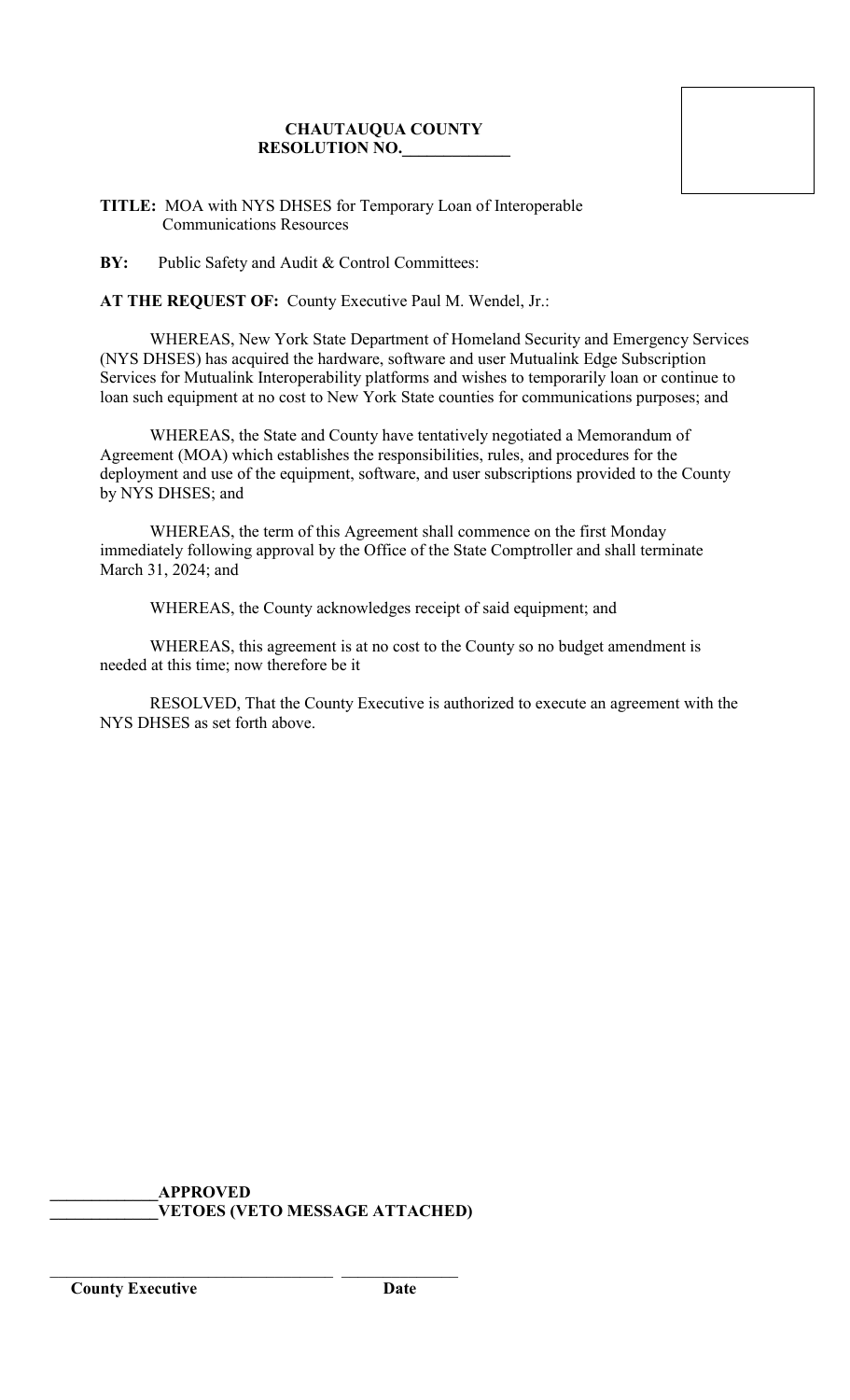# **CHAUTAUQUA COUNTY RESOLUTION NO.\_\_\_\_\_\_\_\_\_\_\_\_\_**

**TITLE:** Amend 2021 Budget for Office of the Sheriff

BY: Public Safety and Audit & Control Committees:

**AT THE REQUEST OF:** County Executive Paul M. Wendel, Jr.:

WHEREAS, some Office of the Sheriff expenses have exceeded initial budgetary estimates; and

WHEREAS, the Office of the Sheriff will receive revenues in excess of budget; now therefore be it

RESOLVED, That the Director of Finance is hereby authorized and directed to make the following changes to the 2021 Adopted Budget:

| INCREASE APPROPRIATION ACCOUNTS: |  |
|----------------------------------|--|
|                                  |  |

| A.3189.3111.4 | Contractual – Navigation/Snowmobile                | \$9,504  |
|---------------|----------------------------------------------------|----------|
|               | DECREASE APPROPRIATION ACCOUNTS:                   |          |
| A.3189.3111.1 | Personal Services - Navigation/Snowmobile          | \$9,504  |
| A.3110.GRNT.1 | Personal Services – Sheriff Grants                 | \$12,738 |
| A.3110.GRNT.8 | Employee Benefits - Sheriff Grants                 | \$1,163  |
|               | <b>TOTAL</b>                                       | \$23,405 |
|               | DECREASE REVENUE ACCOUNTS:                         |          |
|               | A.3110.GRNT.R438.9004 Federal Aid – Sheriff Grants | \$13.901 |

**\_\_\_\_\_\_\_\_\_\_\_\_\_APPROVED \_\_\_\_\_\_\_\_\_\_\_\_\_VETOES (VETO MESSAGE ATTACHED)**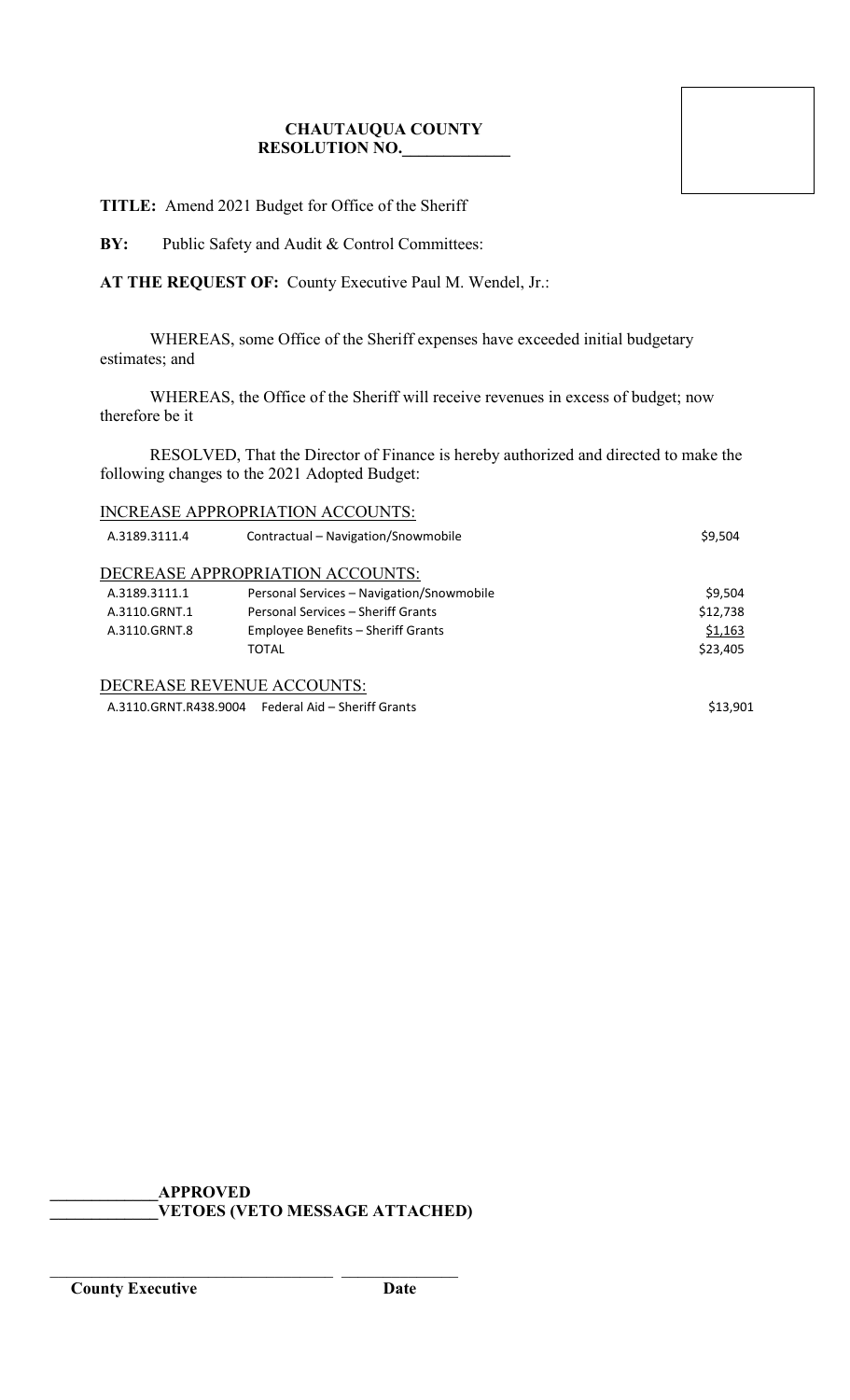# **CHAUTAUQUA COUNTY RESOLUTION NO. \_\_\_\_\_\_\_\_\_**

**TITLE:** Authorize Execution of New York State Governor's Traffic Safety Committee Grant for the Police Traffic Services Program FY22

**BY:** Public Safety and Audit & Control Committees:

**AT THE REQUEST OF:** County Executive Paul M. Wendel, Jr.:

WHEREAS, the Chautauqua County Sheriff received notice the State of New York Governor's Traffic Safety Committee has approved the application submitted for the Police Traffic Services Program; and

WHEREAS, the State of New York will provide funding in the amount of \$22,700 with no local funds required for the contract period from October 1, 2021 to September 30, 2022; and

WHEREAS, this grant is new to the Chautauqua County Office of the Sheriff and is not included in the 2021 Adopted Budget, but is included in the proposed 2022 Budget; now therefore be it

RESOLVED, That the Chautauqua County Executive is authorized to execute the appropriate agreement with the New York State Governor's Traffic Safety Committee to secure the grant funding as set forth above; and also be it

RESOLVED, That the Director of Finance is hereby authorized and directed to make the following changes to the 2021 Adopted Budget:

INCREASE APPROPRIATION ACCOUNTS: A.3110.GRNT.1 Personal Services – Sheriff, Sheriff Grants \$2,600 INCREASE REVENUE ACCOUNT:

A.3110.GRNT.R338.9000 NYS Aid-Other Public Safety \$2,600

## **\_\_\_\_\_\_\_\_\_\_\_\_\_APPROVED \_\_\_\_\_\_\_\_\_\_\_\_\_VETOES (VETO MESSAGE ATTACHED)**

**\_\_\_\_\_\_\_\_\_\_\_\_\_\_\_\_\_\_\_\_\_\_\_\_\_\_\_\_\_\_\_\_\_\_\_\_ \_\_\_\_\_\_\_\_\_\_\_\_\_**

**County Executive Date**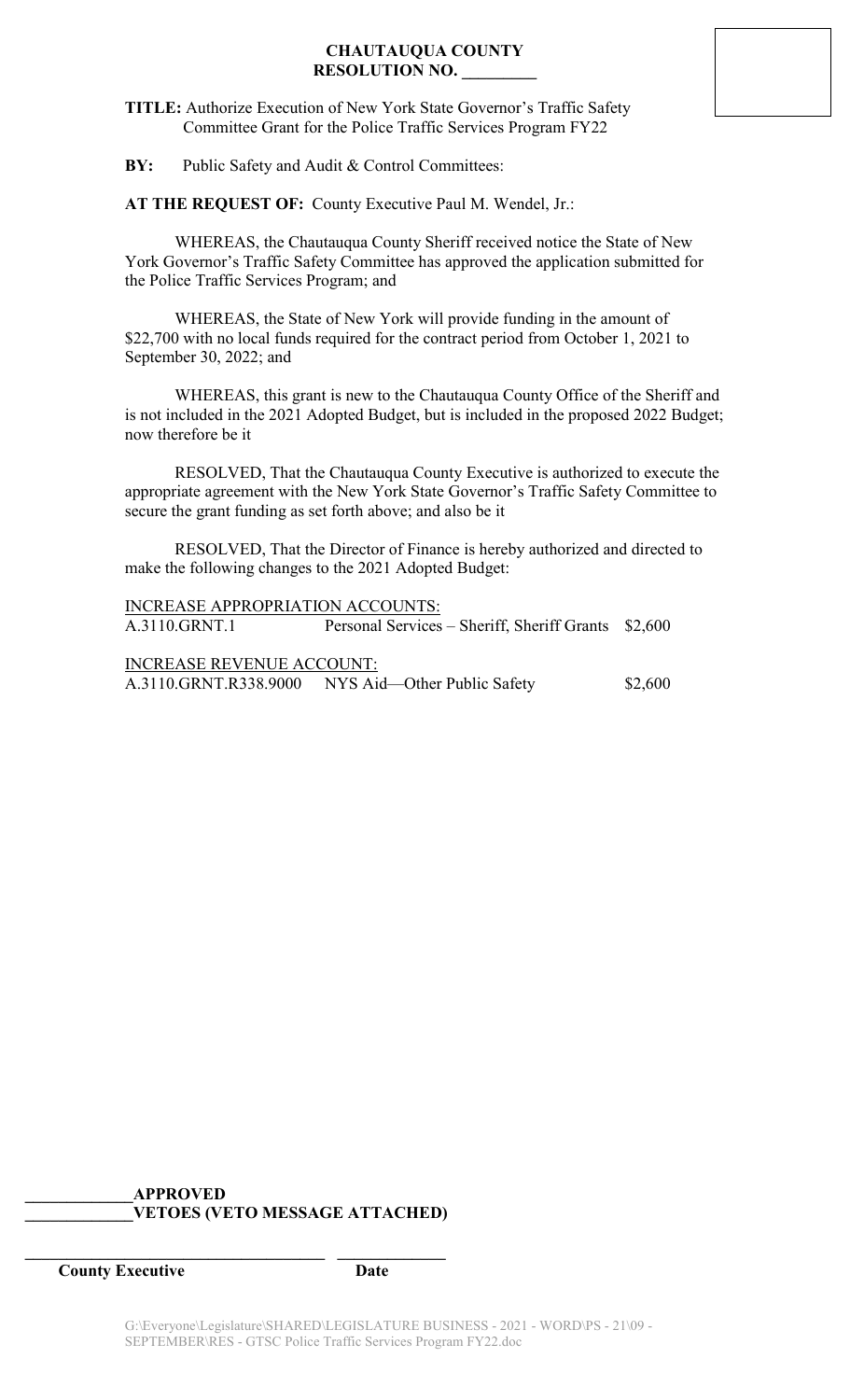# **CHAUTAUQUA COUNTY RESOLUTION NO. \_\_\_\_\_\_\_\_\_\_\_\_**

**TITLE:** American Rescue Plan Act (ARPA) Spending Plan

**BY:** Public Facilities, Administrative Services, Public Safety, Human Services, Planning & Economic Development, and Audit & Control Committees:

**AT THE REQUEST OF:** County Executive Paul M. Wendel, Jr.:

WHEREAS, President Biden signed into law the American Rescue Plan Act (ARPA) on March 11, 2021, and this legislation contains a wide array of stimulus and recovery funding designed to ensure the nation's swift economic and public health recovery from COVID-19; and

WHEREAS, as part of the \$1.9 trillion package, \$350 billion was allocated into a State and Local Fiscal Recovery fund to help offset revenue losses and address specific public health and economic initiatives; and

WHEREAS, the U.S. Treasury Department issued detailed guidelines for the allowable use of this funding by county governments, which include four categories:

- Respond to COVID-19 and its economic effects
- Provide premium pay to essential workers
- Restore lost revenue
- Water, Sewer, and Broadband InfrastructureProjects; and

WHEREAS, Chautauqua County received an award of \$24,600,000 in ARPA funding, of which \$18,219,169 is available for general county spending based on the Treasury Department's revenue loss formula and other guidance, and the remaining \$6,380,831 in funding can only be spent on designated ARPA categories including premium pay; water, sewer, and broadband projects; and responding to the COVID-19 pandemic and its associated economic impacts; and

WHEREAS, the ARPA funding is to be committed in two equal tranches of \$12,300,000, and unexpended funds are not subject to recapture or return until December 31, 2026; and

WHEREAS, an ARPA Committee consisting of the County Executive, several legislators, and several department heads worked for many months to create an ARPA Plan (Plan) consisting of projects that will be implemented to address the key strategic categories as defined by the Department of Treasury; and

WHEREAS, a request for projects addressing the key strategic categories as defined by the Department of Treasury was sent to all County department heads; and

WHEREAS, the County Executive and the ARPA committee are placing a special emphasis on Public Health, Infrastructure, Economic/Workforce Development, Clean Water, and Public Safety projects; and

WHEREAS, a work group session, open to the public, was held on September 8, 2021 with the County Legislature wherein the Plan was presented and discussed; and

## **\_\_\_\_\_\_\_\_\_\_\_\_\_APPROVED \_\_\_\_\_\_\_\_\_\_\_\_\_VETOES (VETO MESSAGE ATTACHED)**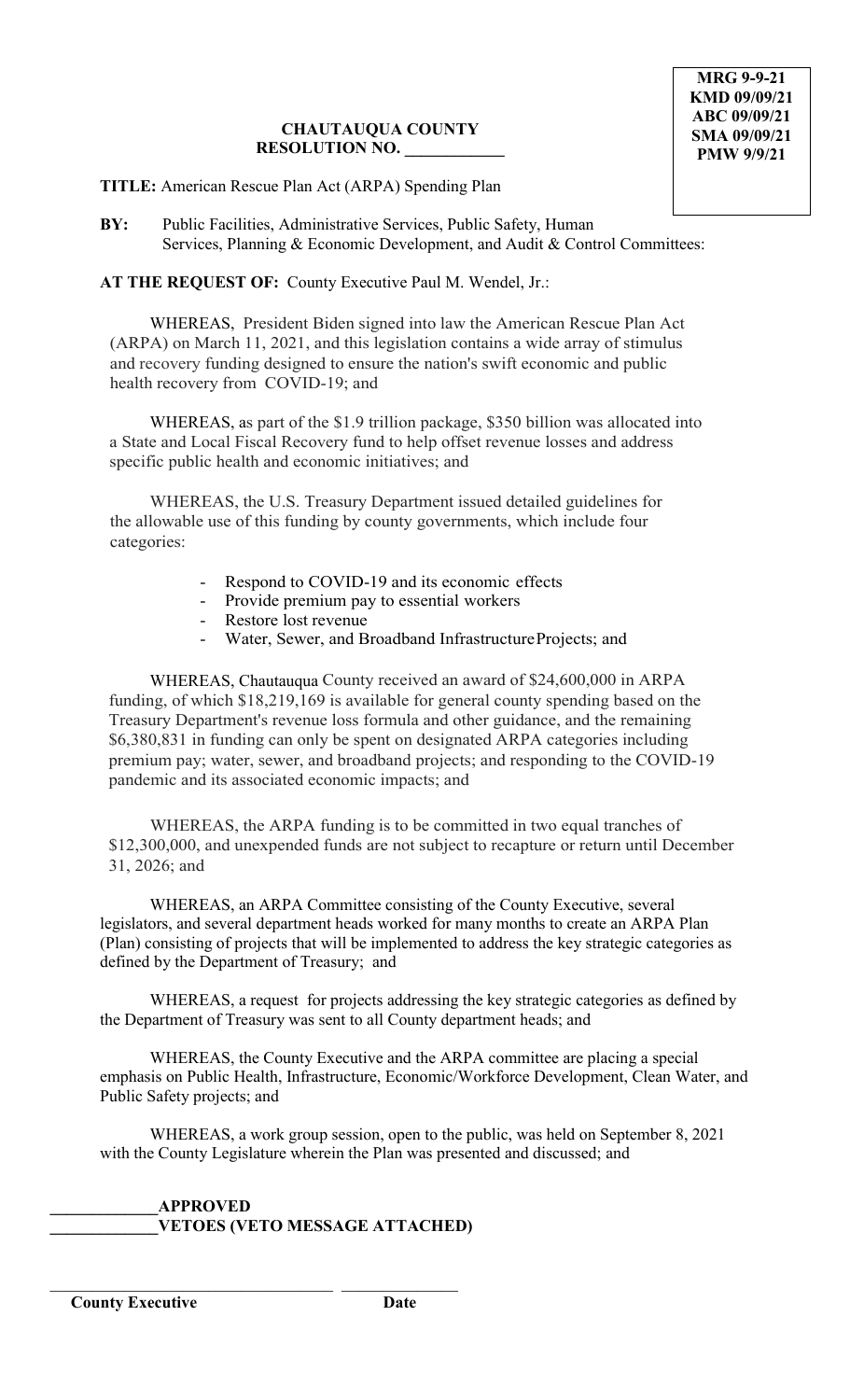WHEREAS, the Plan has been thoroughly reviewed by the ARPA Committee who recommended its adoption to the County Executive, who, in turn, is recommending approval of this Plan to the County Legislature; and

WHEREAS, the projects in the Plan identified in the table below, and recommended for approval by County Legislature, are sustainable, and have a County-wide impact; and

| <b>Public Health</b>                                                             |             |  |  |  |
|----------------------------------------------------------------------------------|-------------|--|--|--|
| Healthy Housing/Lead-based Paint Remediation (Yr. 1)                             | \$700,000   |  |  |  |
| Strong Starts Chautauqua (Yr. 1)                                                 | \$378,000   |  |  |  |
| IT Upgrades for PH (Yr. 1)                                                       | \$110,000   |  |  |  |
| Ag Bldg Upgrades/Building Consolidations/Relocation Costs (Yr. 1)                | \$1,100,000 |  |  |  |
| Replenish PPE (Yr. 1)                                                            | \$90,000    |  |  |  |
| Purchase Deterra Pouches (Yr. 1)                                                 | \$45,000    |  |  |  |
| Address Isolation/Quarantine Housing (Yr. 1)                                     | \$100,000   |  |  |  |
| HVAC/Indoor Quality Improvements for County-owned Properties (Yr. 1)             | \$640,000   |  |  |  |
| Paving Project at EOC for drive through PH Clinic (Yr. 1)                        | \$250,000   |  |  |  |
| Community Contracts/ PH Emergency Response Planning & Preparation (Yr. 1)        | \$200,000   |  |  |  |
| <b>Infrastructure</b>                                                            |             |  |  |  |
| Provide Broadband to Unserved or Under-served Communities (Yr. 2)                | \$2,500,000 |  |  |  |
| County Internet Bandwidth Upgrades (Yr. 1)                                       | \$173,000   |  |  |  |
| Water/Sewer Infrastructure for Shovel-Ready Site(s) (Yr. 2)                      | \$1,400,000 |  |  |  |
| Purchase 60 Ton Crane (Yr. 1)                                                    | \$650,000   |  |  |  |
| Purchase 2 new dump/plow Trucks (Yr. 1)                                          | \$480,000   |  |  |  |
| Purchase 1 new snow blower (Yr. 1)                                               | \$810,000   |  |  |  |
| Purchase Long Arm Excavator (Yr. 1)                                              | \$400,000   |  |  |  |
| Air Service Development Study (Yr. 1)                                            | \$72,000    |  |  |  |
| <b>Economic/Workforce Development</b>                                            |             |  |  |  |
| Site Acquisition for Shovel-Ready Site(s) (Yr. 1)                                | \$1,400,000 |  |  |  |
| Occupancy Tax Program Bolster (Yr. 1)                                            | \$800,000   |  |  |  |
| CCPEG - Multitude of Economic Development Initiatives (Yr. 1)                    | \$500,000   |  |  |  |
| Workforce Dev. Initiative - WIB, JCC, CCVB, and other workforce partners (Yr. 1) | \$352,000   |  |  |  |
| Environmental Permit Fee Waiver Program (Yr. 1)                                  | \$240,000   |  |  |  |
| CCE Agricultural Improvement Program (Yr. 1)                                     | \$232,540   |  |  |  |
| Marketing Assistance to Businesses & NFPs via CCCC & CCIDA (Yr. 1)               | \$400,000   |  |  |  |
| <b>Clean Water</b>                                                               |             |  |  |  |
| Phase 2 of the S&CCLSD west side extension from Stow to the terminus of the      |             |  |  |  |
| NCLSD at Prendergast Creek (Yr. 1: \$108,342 & Yr. 2: \$8,300,000)               | \$8,408,342 |  |  |  |
| Soil & Water Conservation District (Yr. 1)                                       | \$250,000   |  |  |  |
| Chautauqua Lake District Work Plan (Yr. 1)                                       | \$150,000   |  |  |  |
| Jefferson Project County Contribution (Yr. 1)                                    | \$250,000   |  |  |  |
| <b>Public Safety</b>                                                             |             |  |  |  |
| Remodel Print Shop to expand Dist. Att. Office (Yr. 1)                           | \$70,000    |  |  |  |
| New Handguns (Yr. 1)                                                             | \$64,610    |  |  |  |
| Personal Ballistic Vests (Yr. 1)                                                 | \$30,000    |  |  |  |
| Body & Mail Scanners (Yr. 1)                                                     | \$318,000   |  |  |  |
| Communications (Yr. 1)                                                           | \$175,000   |  |  |  |
| Message Board (Yr. 1)                                                            | \$30,000    |  |  |  |
| EOC Upgrades (Yr. 1)                                                             | \$41,500    |  |  |  |
| Replace Dive Boat (Yr. 1)                                                        | \$135,000   |  |  |  |
| EMS Equipment (Yr. 1)                                                            | \$121,200   |  |  |  |

**\_\_\_\_\_\_\_\_\_\_\_\_\_APPROVED**

\_\_\_\_\_\_\_\_\_\_\_\_\_\_\_\_\_\_\_\_\_\_\_\_\_\_\_\_\_\_\_\_\_\_ \_\_\_\_\_\_\_\_\_\_\_\_\_\_

**\_\_\_\_\_\_\_\_\_\_\_\_\_VETOES (VETO MESSAGE ATTACHED)**